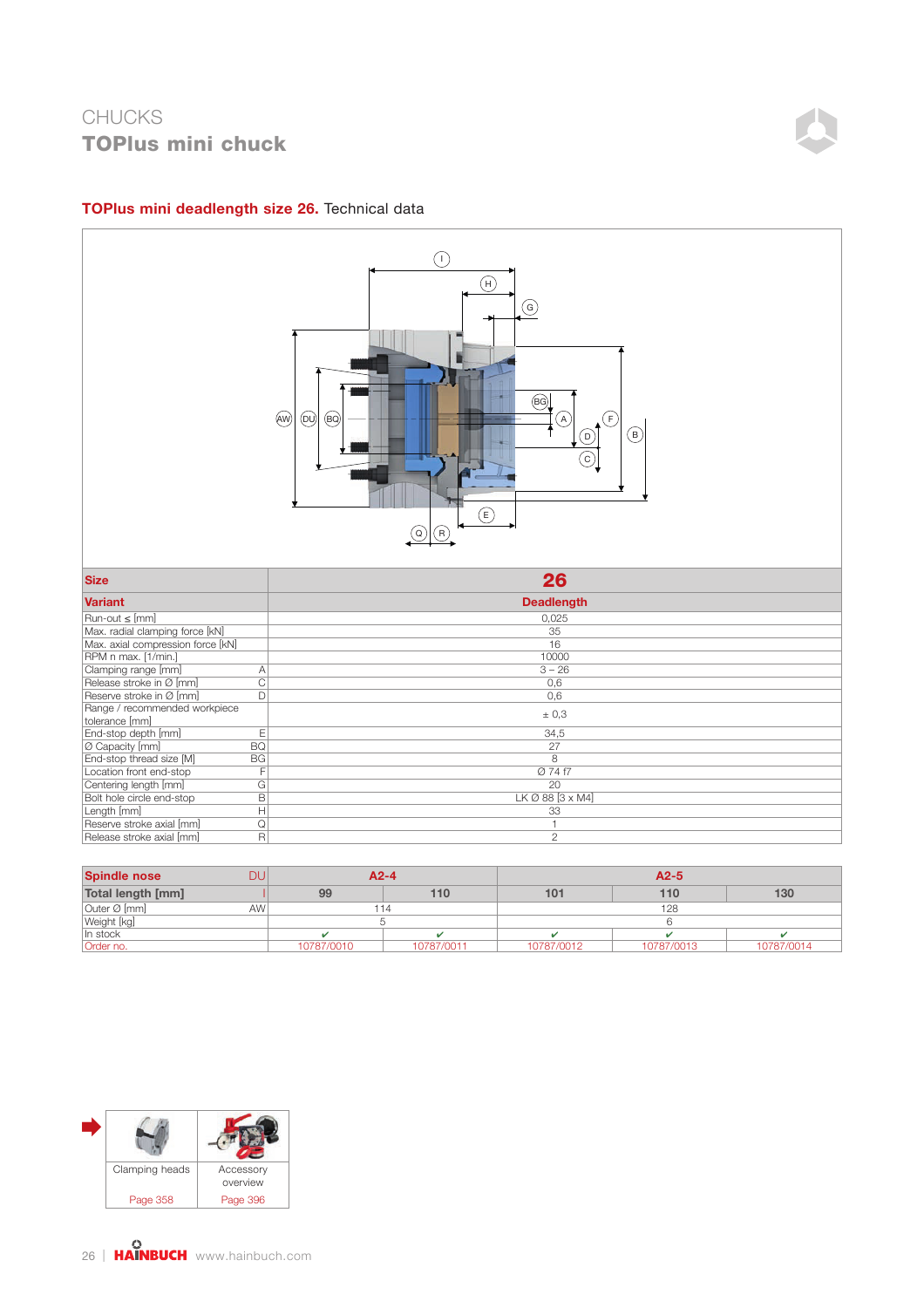

#### TOPlus mini deadlength size 40. Technical data

| <b>Spindle nose</b> | DU              | $A2-4$     |            | $A2-5$     | $A2-6$     |            |            |
|---------------------|-----------------|------------|------------|------------|------------|------------|------------|
| Total length [mm]   |                 | 123        | 115        | 123        | 140        | 122        | 139        |
| Outer Ø [mm]        | AW <sup>'</sup> |            | 134        | 160        |            |            |            |
| Weight [kg]         |                 | 8.5        |            |            | 9.5        |            |            |
| In stock            |                 |            |            |            |            |            |            |
| Order no.           |                 | 10787/0015 | 10787/0016 | 10787/0017 | 10787/0018 | 10787/0019 | 10787/0020 |

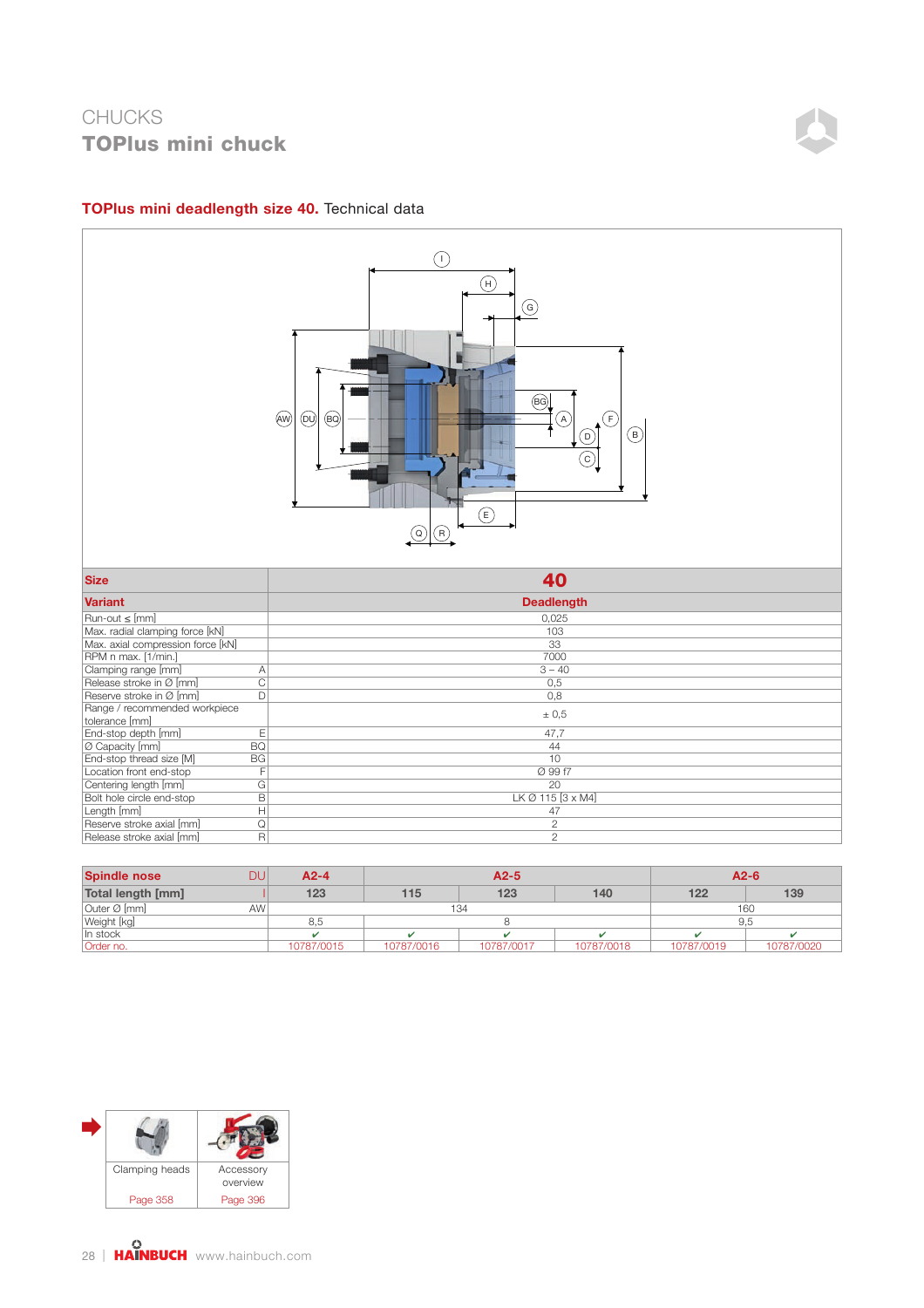### TOPlus mini deadlength size 52. Technical data



| <b>Spindle nose</b> | DU         | $A2-5$     |            | $A2-6$     |            |  |
|---------------------|------------|------------|------------|------------|------------|--|
| Total length [mm]   | 122        | 147        | 122        | 147        | 120        |  |
| Outer Ø [mm]        | AW         | 149        |            | 163        |            |  |
| Weight [kg]         |            | 10,5       |            | 11,3       | 15,4       |  |
| In stock            |            |            |            |            |            |  |
| Order no.           | 10787/0024 | 10787/0025 | 10787/0026 | 10787/0027 | 10787/0047 |  |

| <b>Spindle nose</b> | DU              |            | <b>AP110</b> |            | <b>AP120</b> | <b>AP140</b> |
|---------------------|-----------------|------------|--------------|------------|--------------|--------------|
| Total length [mm]   |                 | 100        | 115          | 105        | 115          | 107          |
| Outer Ø [mm]        | AW <sup>I</sup> |            |              | 149        |              |              |
| Weight [kg]         |                 |            | 10,3         |            | 10           |              |
| In stock            |                 |            |              |            |              |              |
| Order no.           |                 | 10787/0044 | 10787/0046   | 10787/0028 | 10787/0029   | 10787/0030   |

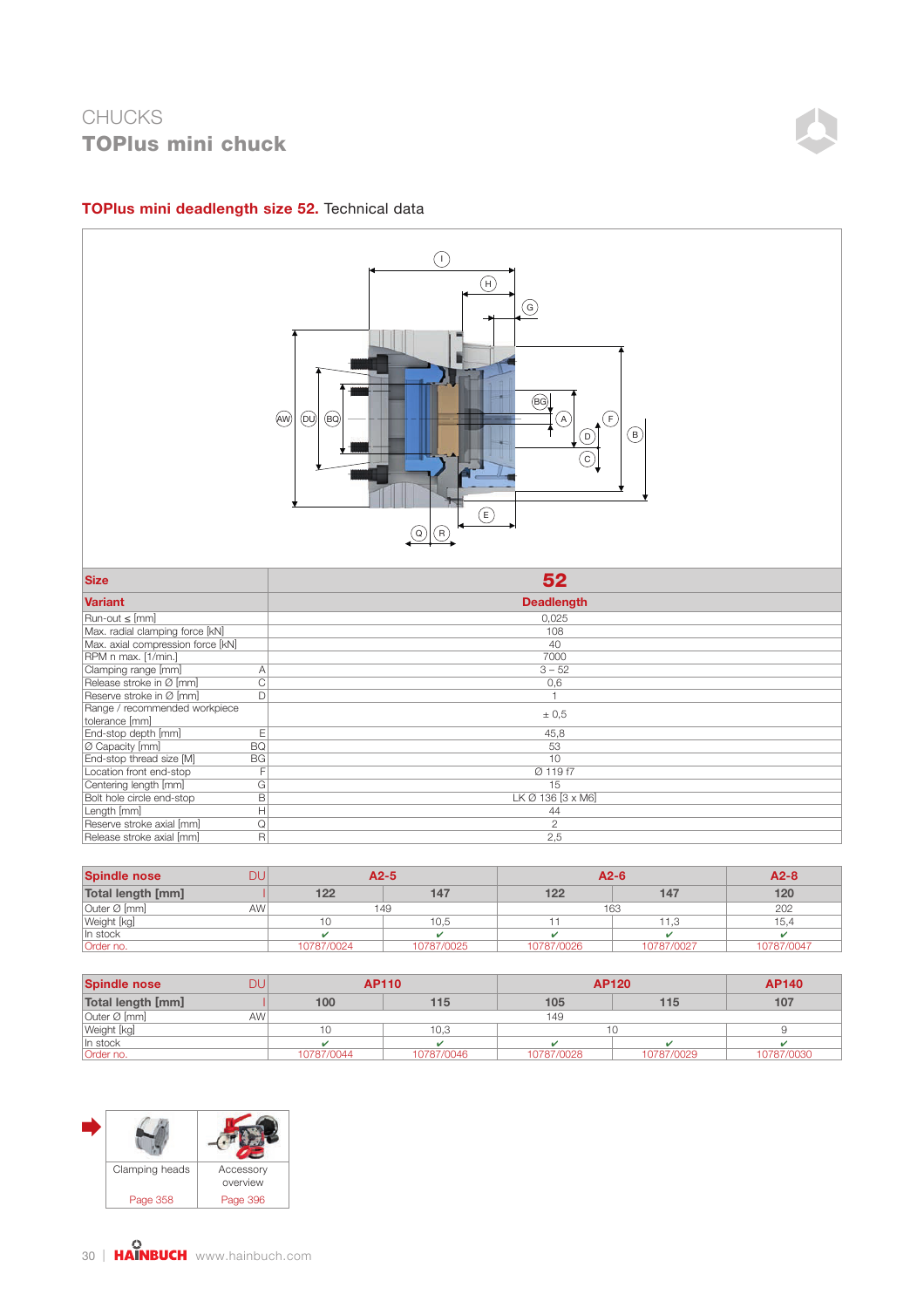

### TOPlus mini deadlength size 65. Technical data

| Reserve stroke in Ø [mm]              |                               |
|---------------------------------------|-------------------------------|
| Range / recommended workpiece         |                               |
| tolerance [mm]                        | ± 0.5                         |
| End-stop depth [mm]                   | 54                            |
| <b>BQ</b><br>O Capacity [mm]          | 66                            |
| End-stop thread size [M]<br><b>BG</b> | 12                            |
| Location front end-stop               | Ø 137 f7                      |
| Centering length [mm]<br>G.           | 20                            |
| Bolt hole circle end-stop             | LK $\varnothing$ 154 [3 x M6] |
| Length [mm]                           | 50                            |
| Reserve stroke axial [mm]             |                               |
| Release stroke axial [mm]             | 2,5                           |
|                                       |                               |

| <b>Spindle nose</b> | DU              | $A2-5$     |            | $A2-6$     |            |            | $A2-8$     |  |
|---------------------|-----------------|------------|------------|------------|------------|------------|------------|--|
| Total length [mm]   | 128             | 138        | 124        | 138        | 163        | 133        | 163        |  |
| Outer Ø [mm]        | AW <sup>1</sup> | 167        |            | 165        |            | 202        |            |  |
| Weight [kg]         |                 | 14.5       | 14         |            |            |            |            |  |
| In stock            |                 |            |            |            |            |            |            |  |
| Order no.           | 10787/0001      | 10787/0002 | 10787/0003 | 10787/0004 | 10787/0005 | 10787/0006 | 10787/0007 |  |

| <b>Spindle nose</b> | DU              | <b>AP120</b> | <b>AP140</b> |            | <b>AP170</b> |
|---------------------|-----------------|--------------|--------------|------------|--------------|
| Total length [mm]   |                 | 129          | 138          | 110        | 128          |
| Outer Ø [mm]        | AW <sup>'</sup> |              | 167          |            | 180          |
| Weight [kg]         |                 |              | 14.5         |            |              |
| In stock            |                 |              |              |            |              |
| Order no.           |                 | 10787/0053   | 10787/0008   | 10787/0049 | 10787/0009   |